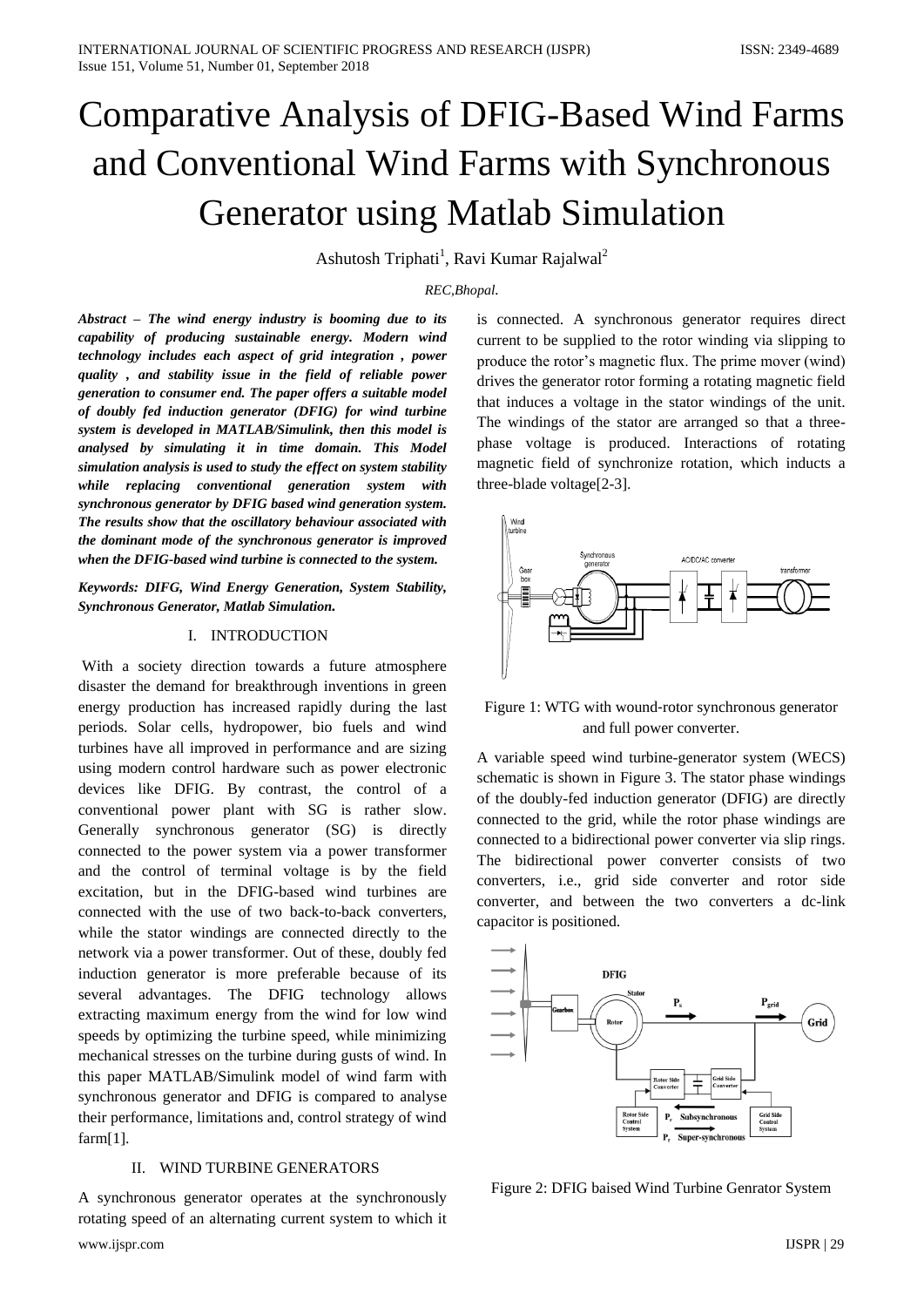The main objective for the grid-side converter is to keep the variation of the dc-link voltage small. With control of the rotor side converter, it is possible to control the torque, the speed of the DFIG as well as its active and reactive power at the stator terminals. Since the back-to-back power converters could be operated in bi-directional mode, the DFIG could thus be operated either in sub-synchronous speed mode or super synchronous speed mode. Here, the speed range for the DFIG is around  $\pm 30\%$  of the synchronous speed [4]. In this thesis, the model of the variable speed wind turbine with a DFIG was developed in a Matlab/Simulink environment.

# III. SIMULATION MODEL

Both models simulation has been performed of SG and DFIG for comparative analysis of system stability. Wind speed is maintained constant at 15 m/s in these models. The reactive power produced by the wind turbine is regulated at 0 Mvar. This paper represents the steady-state operation of wind turbine and its dynamic response to voltage sag resulting from a remote fault on the 120-kV system. 10 MW is produced initially in wind farm. The corresponding turbine speed is 1 p.u. of generator synchronous speed.

The 120 kV voltage source is programmed to create sixcycle 0.5 p.u. voltage drop at t=0.03 sec. The DC voltage is regulated at 1100 V and reactive power is kept at 0 Mvar. At  $t=0.03$  s the positive-sequence voltage suddenly drops to 0.5 p.u. causing an increase on the DC bus voltage and a drop on the wind turbine output power[3-9].



Figure 3: Simulink Model of SG Based WTG system connected to grid



Figure 4: Simulink Model of DIFG Based WTG system connected to grid

## IV. SIMULATION RESULTS

In Figure shown below the series of output waveform from the MATLAB Simulation model of synchronous generator and DFIG is shown respectively[6-9].

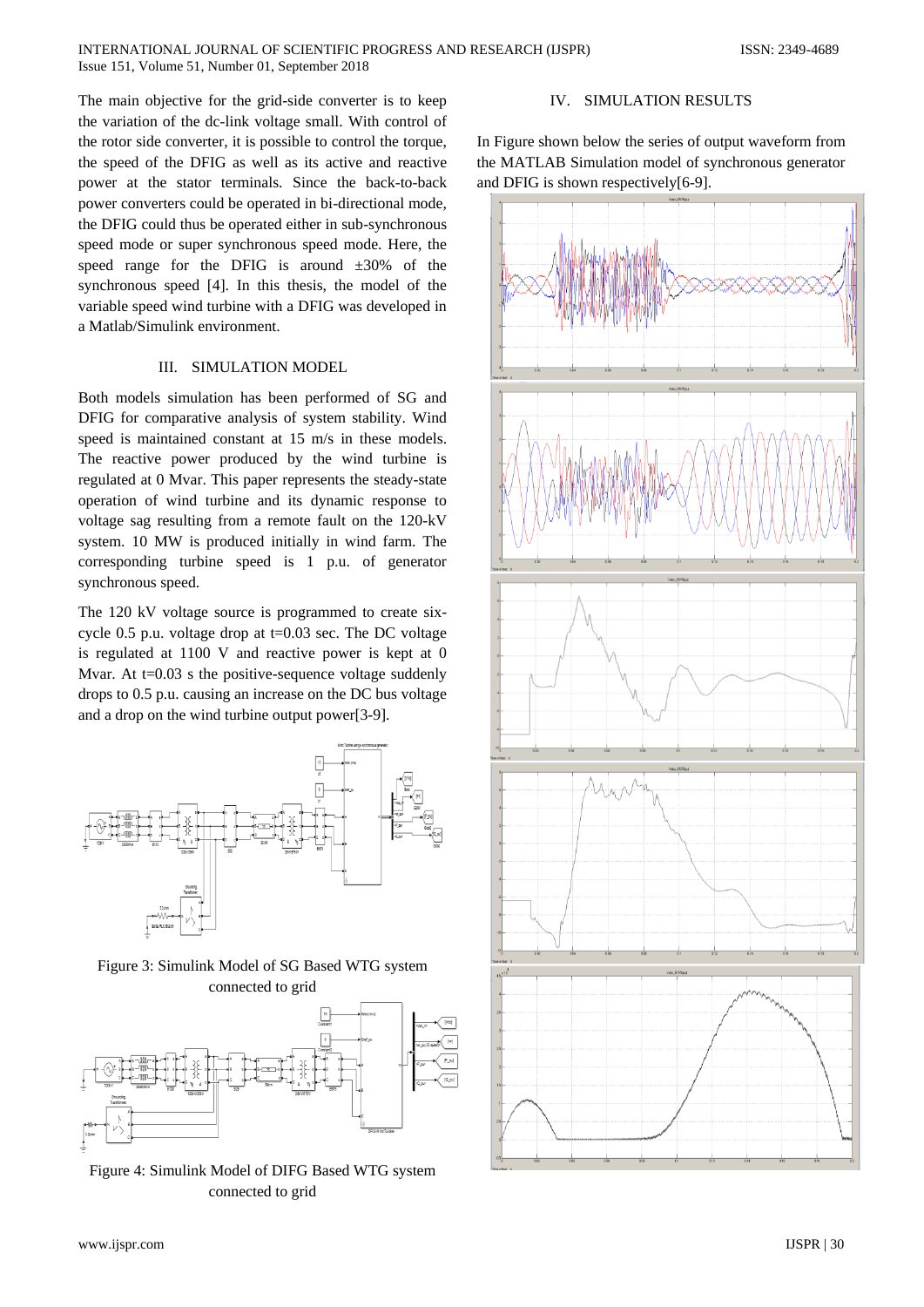

Figure 5: Simulink Result of SG





It is found that the synchronous generator's response is more oscillatory in nature as compare to DFIG. During the voltage dip the SG feeds in a higher reactive current compared to the DFIG system. After fault clearing the DFIG reduces the reactive current to zero immediately, whereas the SG goes to under excited mode for at least one